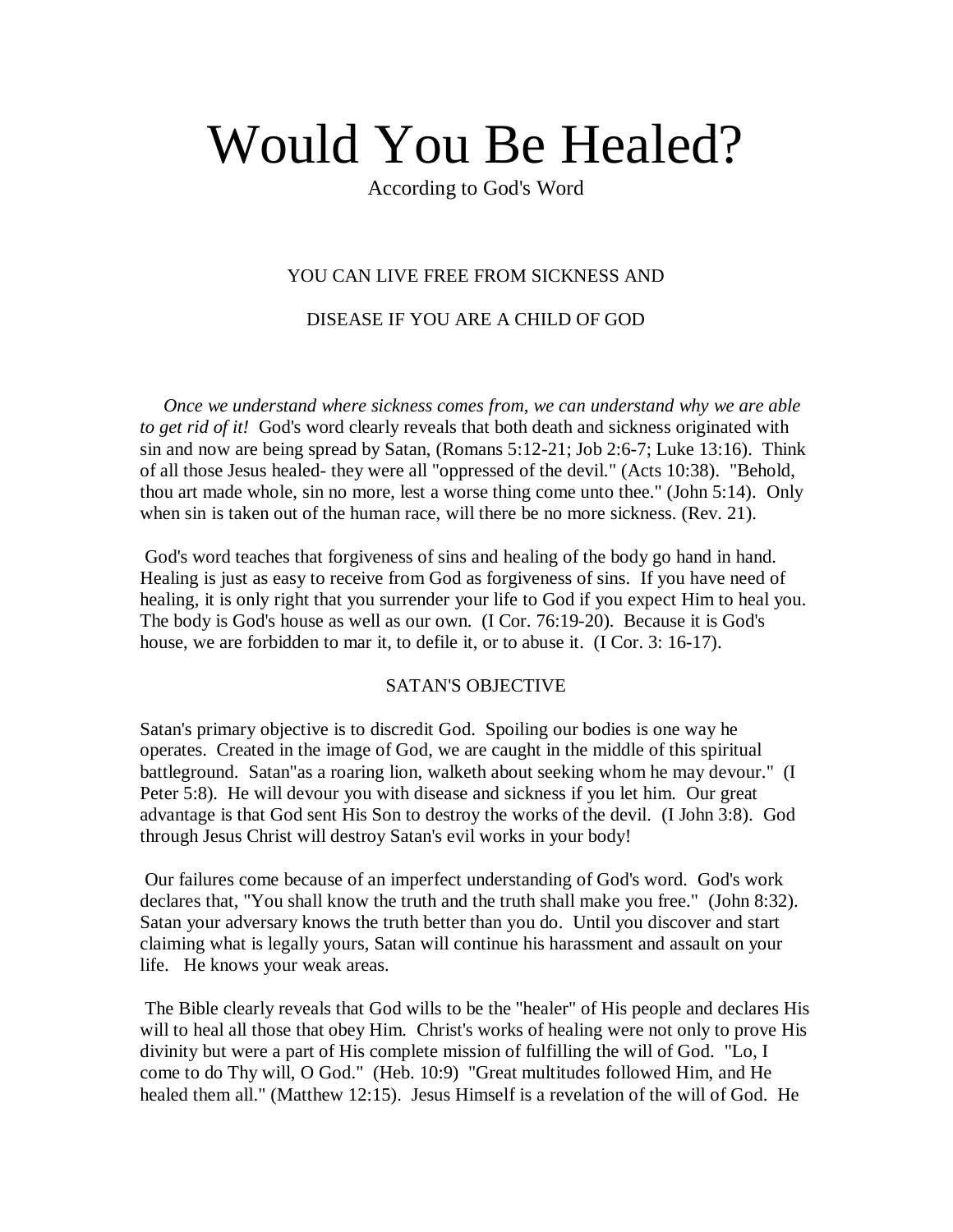did the will of God; He healed all who came to Him. He has an unchanging priesthood; "Jesus Christ the same yesterday, and today, and forever." (Hebrews13:8).

In Matthew, Chapter 8: 16-17, God's word tells us that Jesus "healed all that were sick; that it might be fulfilled which was spoken by Esaias the prophet, saying Himself took our infirmities, and bare our sicknesses." If He bore them then they rightfully and legally belong to Him and for us to take them upon our body is to be taking something that does not belong to us. In the material realm if one takes something that does not belong to him he is classified as a thief. The same thing applies in the spiritual realm. If Christ took our sins then sins do not belong to the believer and as long as the believer has sins, Christ's atonement means nothing to him. If Christ took our sickness and pain, then they do not belong to the believer, and for a believer to have them is illegal and Christ's death in bearing them means nothing. (Matt. 1:21; 2 Cor. 5:17-21; I John 1:7-9).

At the hands of unbelievers, Jesus our LAMB, was beaten, On His body deep furrows were plowed by the awful Roman lash as it literally tore pieces of flesh from His back. *THESE WERE THE STRIPES* by which, Isaiah and Peter say, *WE WERE HEALED*, and they were laid on His BODY. This was the bearing of our sicknesses, and so, the provision was made for the healing of our body. Then they nailed Him to the cross and pierced His side. His blood ran down on the ground, "shed for many for the remission of sins." (Matt. 26:28).

Jesus our Lamb suffered in two ways. He shed His blood on the cross for our salvation from sin, and He bore the stripes on His BODY for our healing from sickness. If you have let Him take your sins, won't you let Him take your sickness? Healing is part of your salvation; do not be cheated out of it any more than you would permit yourself to be cheated our of forgiveness of sins.

In Deuteronomy, 28th chapter, we find sickness given as part of the "curse", but Gal. 3:13 declares that "Christ hath redeemed us from the curse of the law." Look for a moment to the sicknesses specifically stated in Deut. 28: pestilence, consumption, fever inflammation, extreme burning, emerods (hemorrhoids), the scab, the itch, madness, blindness, astonishment of heart, smite thee in the knees, in the legs, sore botch, all the diseases of Egypt, and as if these were not enough, verse 61 adds"every sickness and every plague which is not written in the book of this law." Is there anything left uncovered? If you are carrying a disease, you are carrying a part of the curse. This should not be. Deuteronomy 7:15 tells us that diseases belong to those that hate God.

God has set us free from the curse of the law through Christ Jesus Our Lord, for "whosoever will" meet the conditions and believe the Word. We may accept ourselves, saying, "It is not His will", but God accepts no one. He is no respecter of persons. His promises are to all. "Is any (not some) sick among you." (James 5;14). God is as willing to heal as He is to forgive sins. The only hindrance in getting the full benefits of Calvary is unbelief and lack of appropriation of the blessing which Christ died to give to all men. (Isa. 53:4-5; Matt. 8:16-17: I Peter 2:24; James 5:14-16; 3John 2)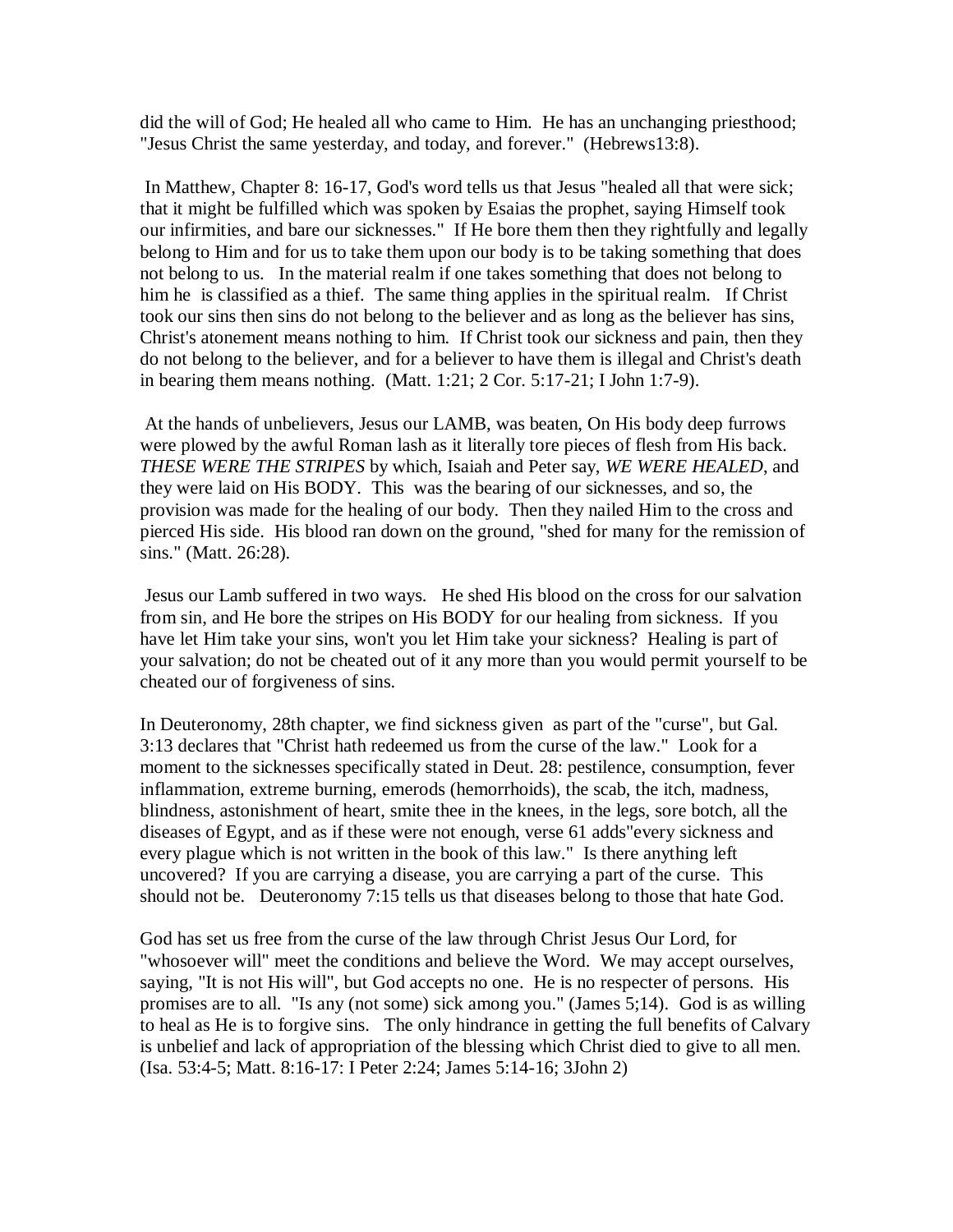The faith that receives from God is based upon the knowledge of His will. We cannot definitely take healing by faith, if there is any question whether it is for us. With proper knowledge of the will of God, we should not pray: "Lord heal me, if it be Thy will." "If" implies doubt, and doubt cancels faith. Never be guilty of praying a useless, unbelieving prayer concerning anything that God has promised. If you truly feel that it is God's will for you to be sick, you have no business going to a doctor trying to get rid of the will of God! The will of God is expressed in the Lord's Prayer:- "Thy will be done in earth as it is in heaven." Is heaven filled with sick people?

Our will, also has a part in the question of healing. Will we take that which God has will to give us? "IF ye abide in Me, and My works abide in you, ye shall ask what ye will,a and it shall be done unto you." (John 15:7). When our "I will", meets His "I will", the work is done.

### HOW TO BE HEALED

You have the right and authority to claim healing from God when you are a born again Christian (Matt. 13:15); when you are diligently listening to God (Exodus 15:26); when you are attending to God's word (Proverbs 4:20-22); and when your faith is unwavering (James 1:6-7). Now don't give up if you don't have enough faith - you can get it! Not everyone believes perfectly every time. "...Faith cometh by hearing, and hearing by the word of God." (Rom. 10:17). Fill yourself with the appropriate word of God! "Let the words of my mouth, and the mediation of my heart, be acceptable in Thy sight, O Lord my strength, and my redeemer."

Speak the following verses boldly, over and over and you will become a changed person. Your life will become hidden in Christ. Don't read them quietly, but read them aloud! You are building your own faith! Break your silence with God's unchanging Word:

Never confess that I can't.........say:

"I can do all things through Christ which strengthens me..." (Phil. 4;13).

"The lord is the strength of my life" (Psalm 27:1)

"Oh Lord, my strength, and my stronghold, and my refuge in the day of affliction." (Jer. 16:19).

Never confess that you lack.......say:

"My God shall supply all of my needs according to His riches in Glory by Christ Jesus." (Phil 4:19).

"No good things will He withhold from them that walk uprightly." (Ps. 84:11)

Never confess that you fear......say:

"For God hath not give me the spirit of fear: but of power, and of love, and of a sound mind." (2Tim. 1:7).

"Fear thou not! for I am with thee: be not dismayed for I am thy God. I will strengthen thee: yea, I will help thee: yea, I will uphold thee with the right hand of my righteousness." (Is. 41:10).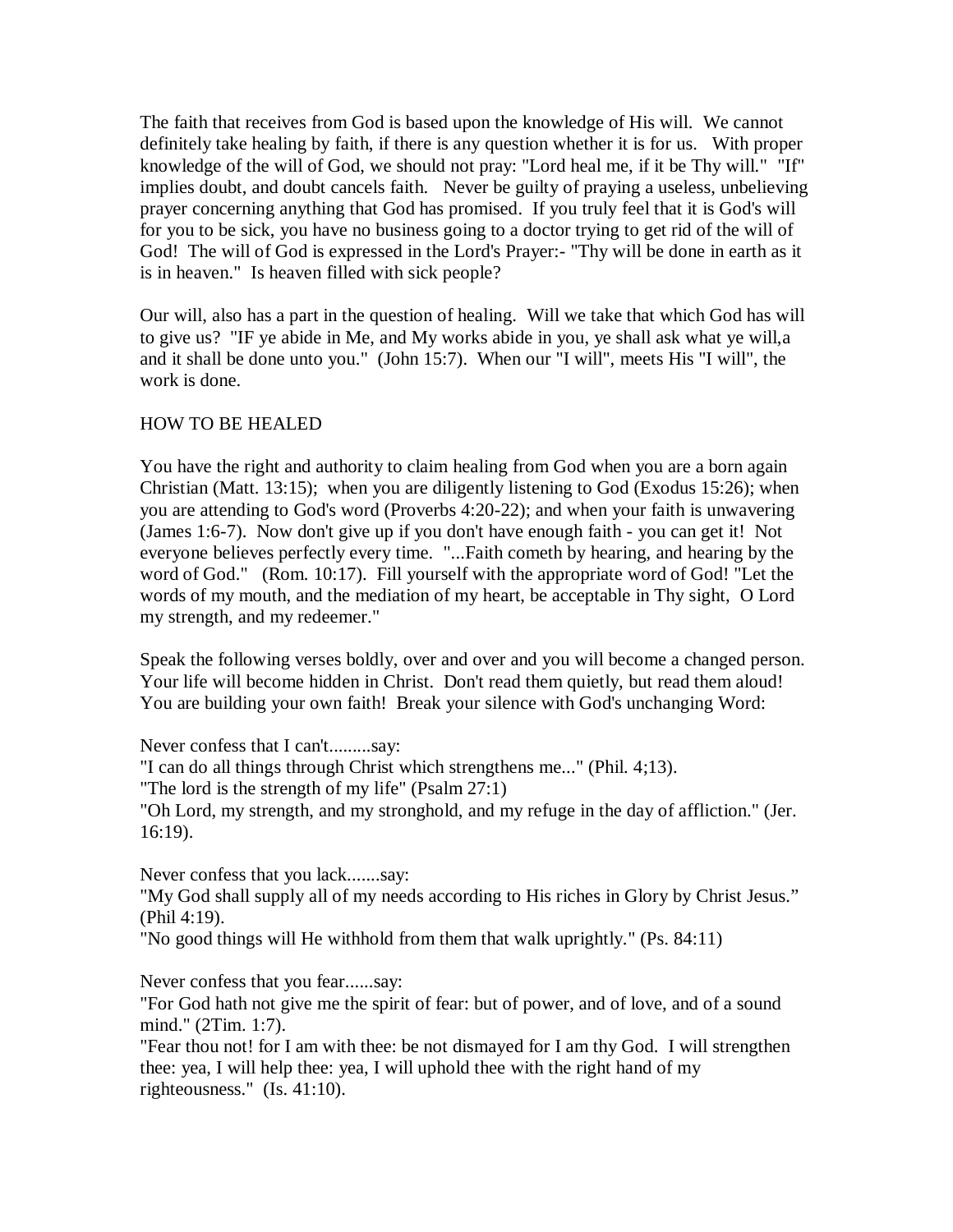Never confess that you lack faith.....say:

"God hath dealt to every man the measure of faith." (Romans 12:3) "For it is God which worketh in you both to will and to do of His good pleasure." (Phil.  $2:13$ ).

For we are His workmanship, created in Christ." (Eph. 2;10).

Never confess your weakness, or the supremacy of the Devil......say:

"When the enemy shall come in like a flood, the Spirit of the Lord shall lift up a standard against him." (Is. 59:19.

"Behold I give you power over all the power of the enemy: and nothing shall by any means hurt you" (Luke 10:19).

Never Again confess Defeat.....Say:

"Greater is he that is in you, than he that is in the world." (I John 4:4).

"Thanks be unto God, which always causeth us to triumph in Christ." (2Cor. 2:14).

"In all things we are more than conquerors through Him that loved us." (Romans 3:37)

Never again confess your sickness....Say: "Jesus......by whose stripes ye were HEALED!" (I Peter 2:24- Isaiah 53:5) "I am the Lord that healeth thee." (Exodus 15:26) "Bless the Lord, O My Soul....who healeth all thy diseases." (Ps. 103:1-3 "In my name, they shall lay hands on the sick, and they SHALL RECOVER." (Mark 16:18)

## NOW CLAIM WHAT IS YOURS!

When believers agree together, things begin to happen. Join with others in agreeing upon your condition, pray one for another, get anointed with oil. (Mark 6:13 and James 5:14-16) Jesus said that healing is "Children's Bread". If sinners can get the crumbs ( and many are being saved and healed at the same time), you are entitled to your share. (Matt 15:26). "Resist the devil and he will flee from you." (James 4:7) Tell Satan, ALOUD, that he is overcome by the blood of the Lamb, and by the word of your testimony! (Rev. 12:11), that you are washed clean by the blood of Jesus and that by His stripes you are healed, that you refuse to accept his baggage which belongs to those who hate God.

As you win the battle and symptoms disappear, prepare for the counter-attack! Satan does not give up easily. He will attack with a pain or an old symptom in the healed area to try and strike fear and doubt in your heart. This is a test of your faith. It is vital that you do not deny your healing and accept the condition again. Immediately strike back with the Word of God. When you resist him he must flee! Repeat the faith building verses. The more you say them, the more you believe. The less you say them, the less you believe.

Jesus exercised no power in His ministry which every true believer cannot have today.